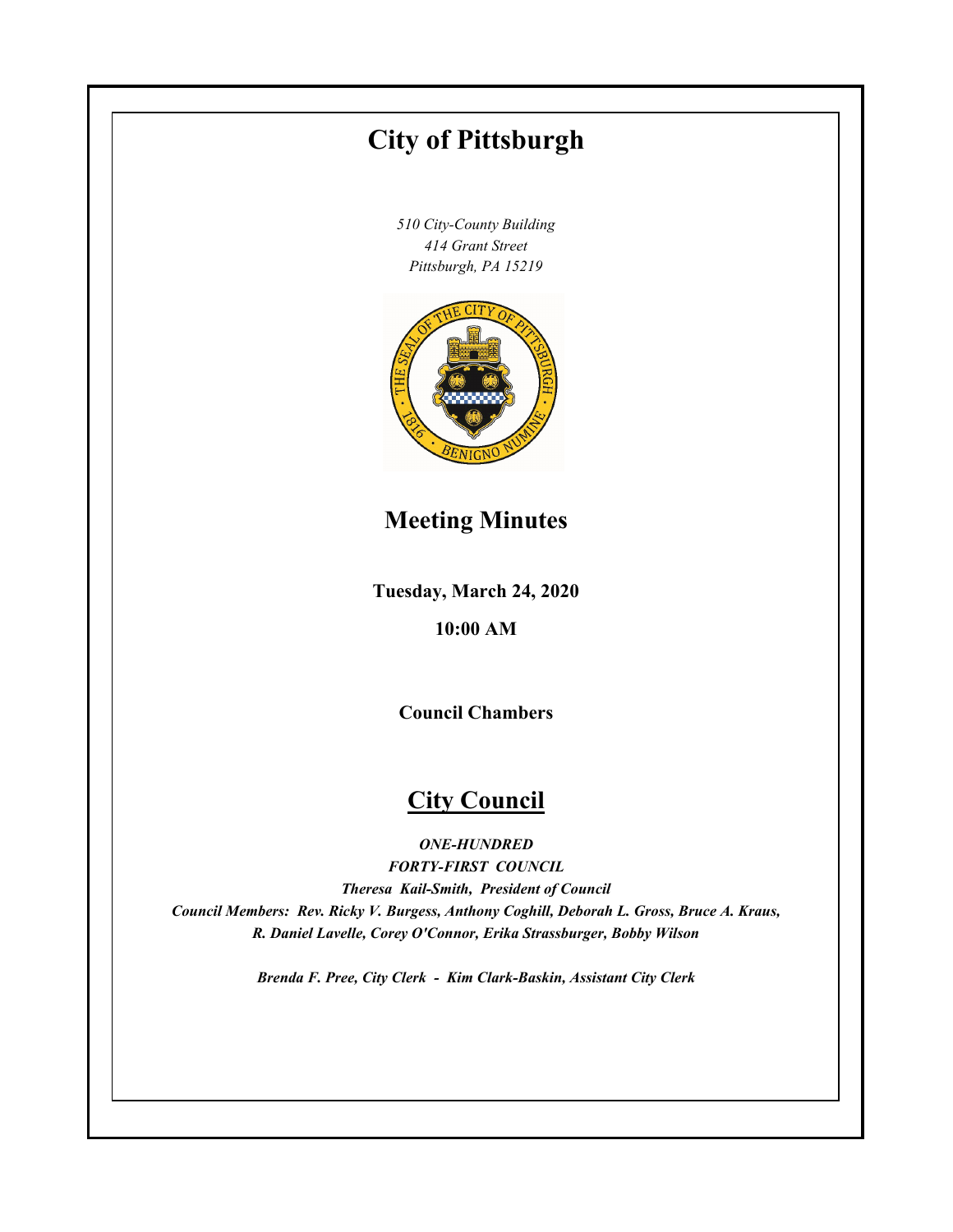# **ROLL CALL**

Council Members present via phone : Rev. Burgess, Mr. Coghill, Ms. Gross, Mr. Kraus, Mr. Lavelle, Mr. O'Connor, Mrs. Strassburger & Mr. Wilson

Present 9 - Council Member Burgess, Council Member Coghill, Council Member Gross, Council Member Kraus, Council Member Lavelle, Council Member O'Connor, Council Member Kail-Smith, Council Member Strassburger, and Council Member Wilson

# **PLEDGE OF ALLEGIANCE**

### **PROCLAMATIONS**

### **PUBLIC COMMENTS**

### **PRESENTATION OF PAPERS**

### **COUNCILMAN ANTHONY COGHILL PRESENTS:**

[2020-0229](http://pittsburgh.legistar.com/gateway.aspx?m=l&id=/matter.aspx?key=25016) Resolution providing that the City of Pittsburgh enter into a Professional Services Agreement(s) and/or Contracts with service providers for professional services in connection with the 2020 City Cuts lawn care program, and providing for payment of the cost thereof. Cost not to exceed \$300,000.00.

### **Read and referred to the Committee on Public Works**

[2020-0230](http://pittsburgh.legistar.com/gateway.aspx?m=l&id=/matter.aspx?key=25017) Resolution granting unto WESTERN PENNSYLVANIA CONSERVANCY, their successors and assigns, the privilege and license to construct, maintain and use at their own cost and expense, a new rain garden on Lot 125-A-98, with trench drains on the inlet and oulet sides of the garden, located at the intersection of Lincoln Avenue and Frankstown Avenue, in the 12th Ward, 9th Council District of the City of Pittsburgh, Pennsylvania.

#### **Read and referred to the Committee on Public Works**

[2020-0231](http://pittsburgh.legistar.com/gateway.aspx?m=l&id=/matter.aspx?key=25018) Resolution granting unto DAISY WILSON ARTIST COMMUNITY, their successors and assigns, the privilege and license to construct, maintain and use at their own cost and expense, a new set of stairs and stoop to the front of the existing building, at 1727 Bedford Avenue, in the 3rd Ward, 6th Council District of the City of Pittsburgh, Pennsylvania.

**Read and referred to the Committee on Public Works**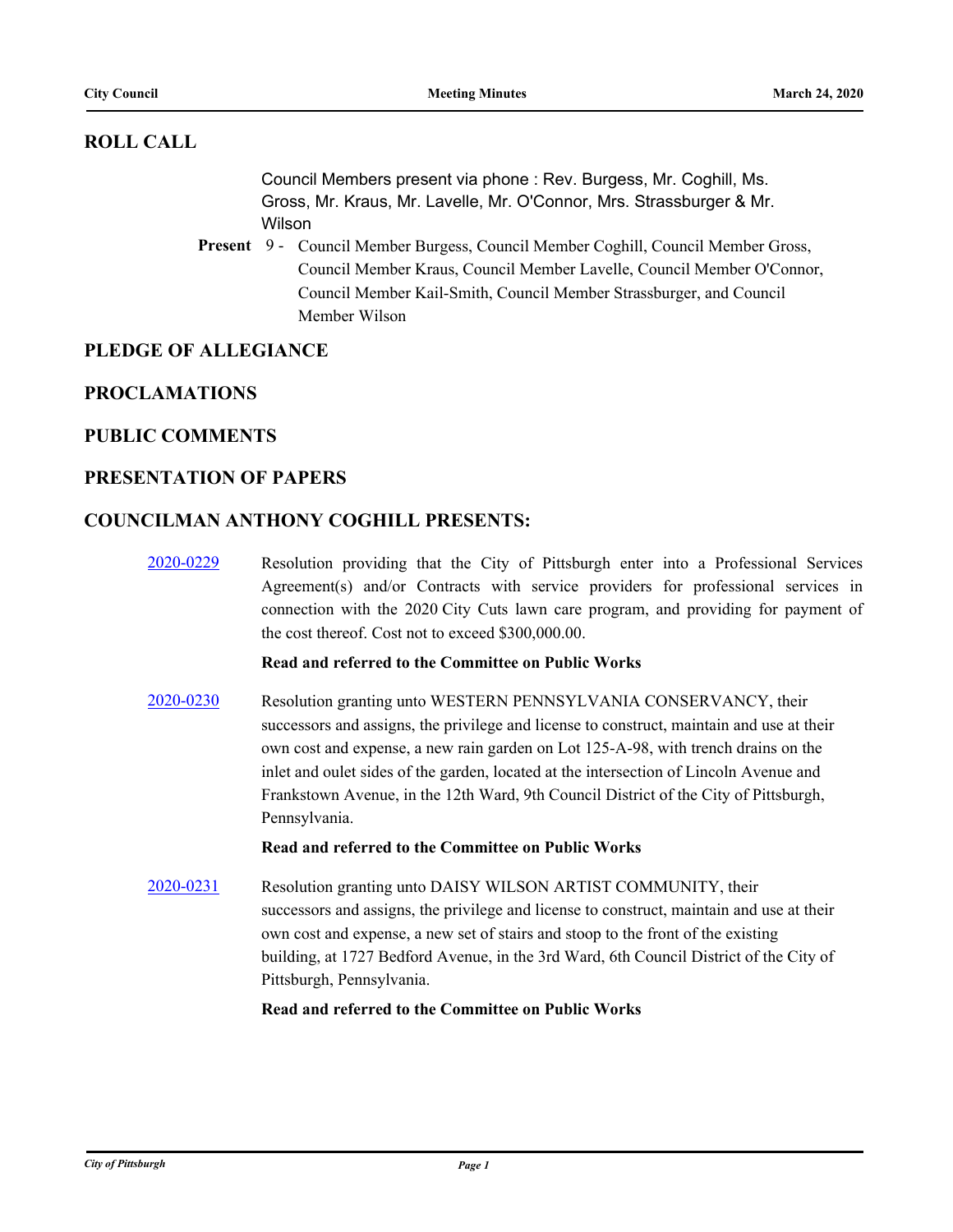| 2020-0232 | Resolution granting unto MMEJM PROPERTIES, LLC, their successors and assigns,           |
|-----------|-----------------------------------------------------------------------------------------|
|           | the privilege and license to construct, maintain and use at their own cost and expense, |
|           | a new round sign, on an existing elevator shaft, at 2401 Smallman Street, in the 2nd    |
|           | Ward, 7th Council District of the City of Pittsburgh, Pennsylvania.                     |

**Read and referred to the Committee on Public Works**

[2020-0233](http://pittsburgh.legistar.com/gateway.aspx?m=l&id=/matter.aspx?key=25020) Resolution granting unto CHASE BANK, their successors and assigns, the privilege and license to construct, maintain and use at their own cost and expense, an awning to be placed above the ATM machine, at 1030 5th Avenue, in the 1st Ward, 6th Council District of the City of Pittsburgh, Pennsylvania.

**Read and referred to the Committee on Public Works**

### **COUNCILMAN BRUCE A. KRAUS PRESENTS:**

[2020-0234](http://pittsburgh.legistar.com/gateway.aspx?m=l&id=/matter.aspx?key=25021) Resolution authorizing the Mayor and the Director of the Department of Human Resources and Civil Service to enter into an Agreement or Agreements with Flexable, LLC for professional on-site child care services for a sum not to exceed One Hundred Thirty-One Six Hundred Twenty-Five Dollars (\$131,625.00) over three years and for the payment of the costs thereof.

> **A motion was made that this matter be Waived under Rule 8. The motion carried.**

**Read and referred to the Committee on Human Resources**

### **COUNCILMAN BOBBY WILSON:**

[2020-0235](http://pittsburgh.legistar.com/gateway.aspx?m=l&id=/matter.aspx?key=25022) Resolution amending Resolution No. 840 of 2019, effective December 23, 2019, entitled "Resolution adopting and approving the 2020 Capital Budget and the 2020 Community Development Block Grant Program, and the 2020 through 2025 Capital Improvement Program", by increasing various line items funded by the Community Development Block Grant, Emergency Solutions Grant, Housing Opportunities For Persons with AIDS, and HOME Investment Partnerships Program.

# **Read and referred to the Committee on Land Use and Economic Development**

[2020-0236](http://pittsburgh.legistar.com/gateway.aspx?m=l&id=/matter.aspx?key=25023) Resolution providing for the designation as a Historic Structure under Title 11 of the Code of Ordinances that certain structure known as The Ewalt House, located at 186 Home Street (80-P-222), in the Lawrenceville Neighborhood, in the 9th Ward, City of Pittsburgh.

*(Needs to be held for a Public Hearing)*

**Read and referred to the Committee on Land Use and Economic Development**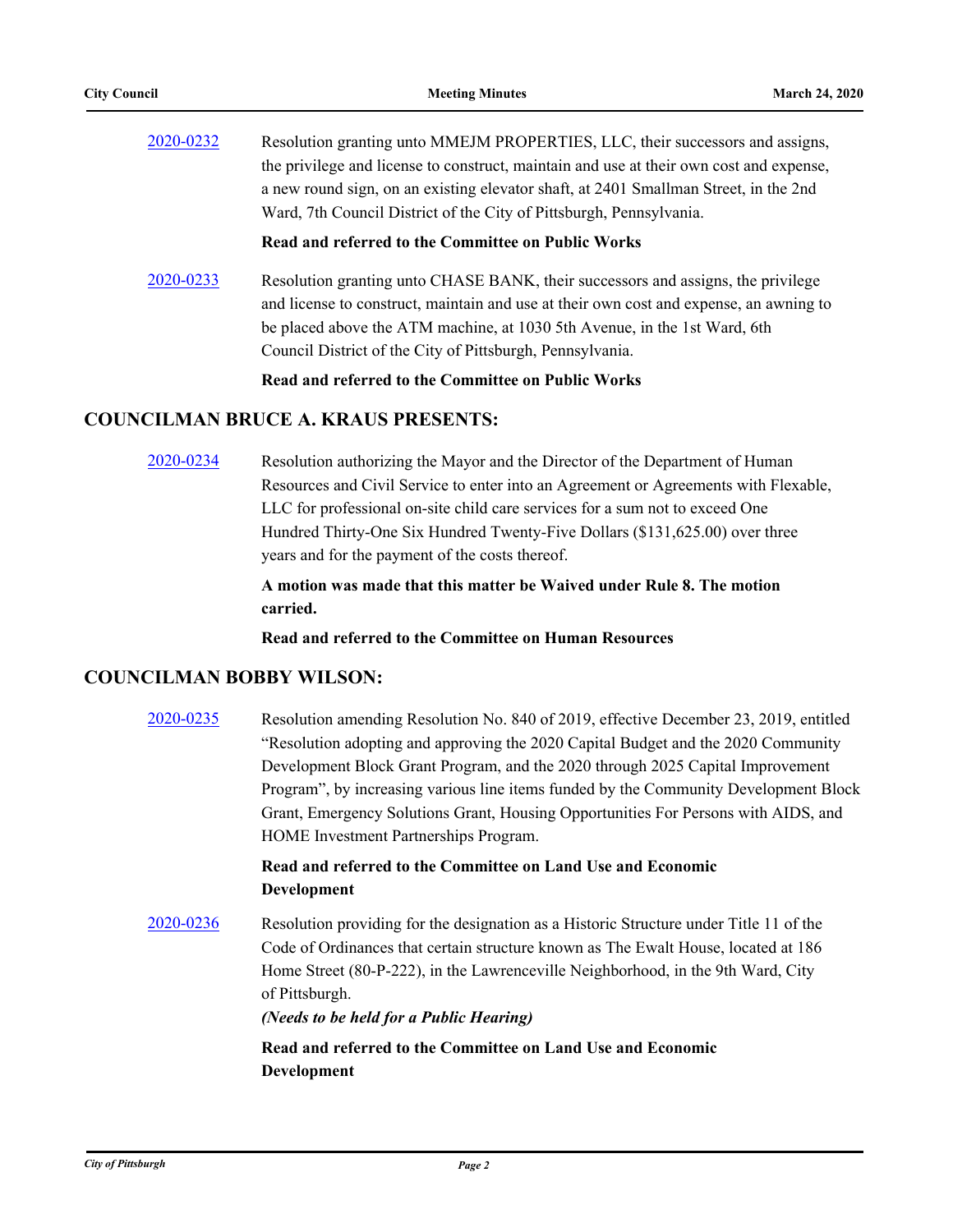[2020-0237](http://pittsburgh.legistar.com/gateway.aspx?m=l&id=/matter.aspx?key=25024) Resolution providing for the designation as a Historic Structure under Title 11 of the Code of Ordinances that certain structure known as The Mowry-Addison House, located at 5134 Carnegie Street (80-G-239), in the Lawrenceville Neighborhood, in the 10th Ward, City of Pittsburgh. *(Needs to be held for a Public Hearing)* **Read and referred to the Committee on Land Use and Economic** 

**Development**

### **UNFINISHED BUSINESS**

# **REPORTS OF COMMITTEE - FINAL ACTION**

# **COUNCILMAN R. DANIEL LAVELLE PRESENTS COMMITTEE ON FINANCE AND LAW**

[2020-0224](http://pittsburgh.legistar.com/gateway.aspx?m=l&id=/matter.aspx?key=25011) Report of the Committee on Finance and Law for March18, 2020 with an Affirmative Recommendation.

> **A motion was made that this matter be Read, Received and Filed. The motion carried.**

[2020-0202](http://pittsburgh.legistar.com/gateway.aspx?m=l&id=/matter.aspx?key=24987) Resolution, further amending resolution 797 of 2017, entitled "Resolution adopting and approving the 2018 Capital Budget" as amended by resolution 876 of 2019, in order to correct the account number for the URA's Microfinance Program.

**SPONSOR /S:** COUNCIL MEMBER GROSS

### **A motion was made that this matter be Passed Finally. The motion carried by the following vote:**

- Aye: 9 Council Member Burgess, Council Member Coghill, Council Member Gross, Council Member Kraus, Council Member Lavelle, Council Member O'Connor, Council Member Kail-Smith, Council Member Strassburger, and Council Member Wilson
- **No:** 0

**Abstain:** 0

# **COUNCILMAN ANTHONY COGHILL PRESENTS COMMITTEE ON PUBLIC WORKS**

[2020-0225](http://pittsburgh.legistar.com/gateway.aspx?m=l&id=/matter.aspx?key=25012) Report of the Committee on Public Works for March 18, 2020 with an Affirmative Recommendation.

> **A motion was made that this matter be Read, Received and Filed. The motion carried.**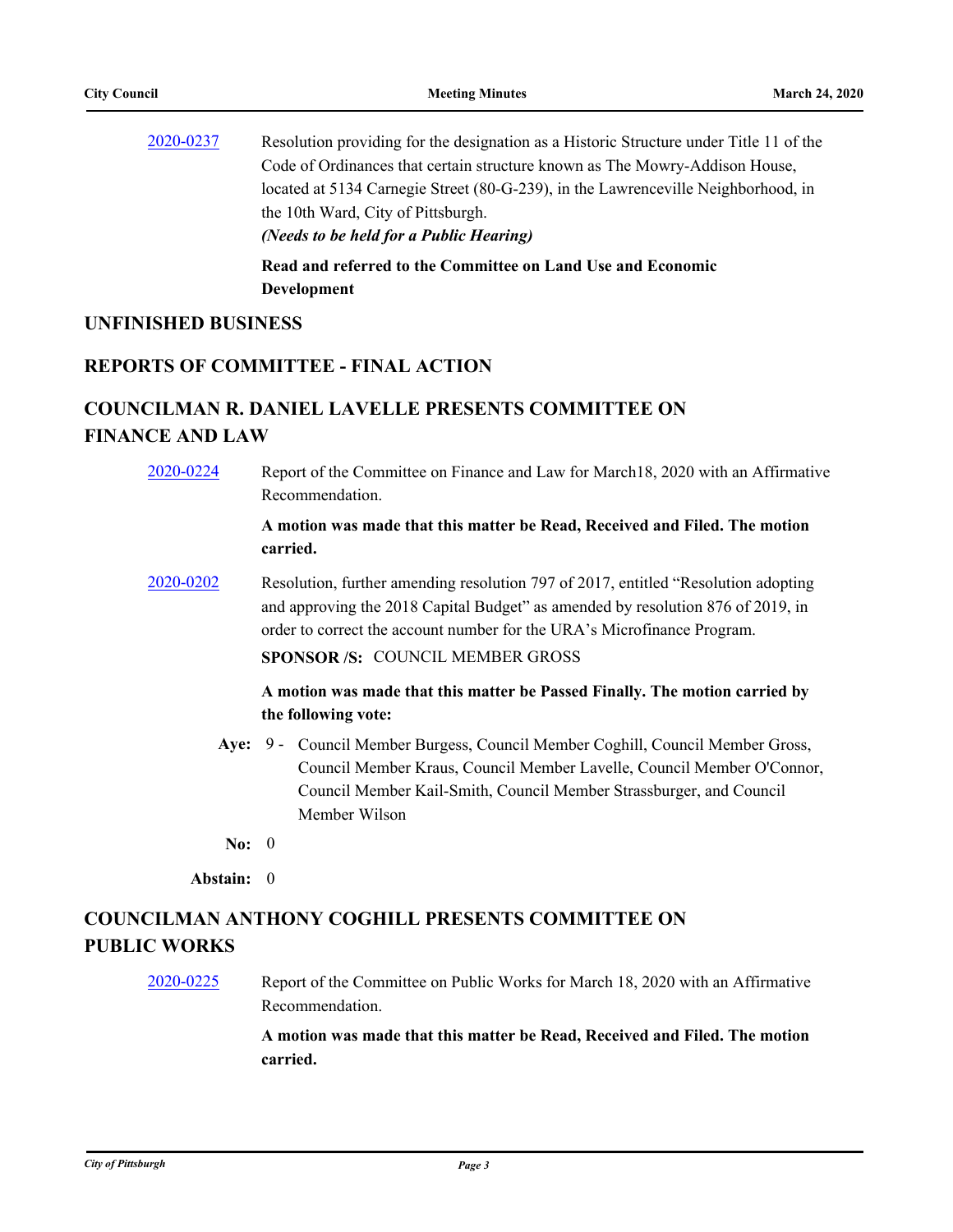[2020-0157](http://pittsburgh.legistar.com/gateway.aspx?m=l&id=/matter.aspx?key=24942) Resolution amending Resolution 830 of 2018 entitled "Resolution authorizing the Mayor and Director of the Department of Mobility & Infrastructure, on behalf of the City to enter into an agreement or agreements to complete engineering design for a new multimodal connection of Hazelwood, Greenfield, and Four Mile Run with Oakland - which will support green infrastructure, ensure safe travel, increase travel options between these neighborhoods, protect local neighborhoods, and increase connectivity consistent with the concept design developed through the 2018 public process, and further providing for payment of the cost not to exceed \$1,346,644.10" to provide for a specific payee and authorize an increase to the project cost to afford for additional design services within the scope of work not to exceed a total cost of **\$1,416,540.43 \$1,635,681.50**, an increase of **\$69,896.33 \$289,037.40**.

### **A motion was made that this matter be Passed Finally. The motion carried by the following vote:**

- Aye: 9 Council Member Burgess, Council Member Coghill, Council Member Gross, Council Member Kraus, Council Member Lavelle, Council Member O'Connor, Council Member Kail-Smith, Council Member Strassburger, and Council Member Wilson
- **No:** 0

#### **Abstain:** 0

[2020-0190](http://pittsburgh.legistar.com/gateway.aspx?m=l&id=/matter.aspx?key=24975) Resolution authorizing the Mayor and Director of the Department of Public Works to apply for grant funding from the PA Department of Conservation and Natural Resources' Community Conservation Partnerships Program to provide funding for the West Penn Playground Reconstruction Project. The grant proposal includes an ask of \$75,000 with a local match of \$75,000 to come out of the 2020 City of Pittsburgh Operating Budget (11101.450000.56.56401.2020) in the form of in-kind work. In the event the grant is awarded, this resolution provides for an agreement and expenditures not to exceed ONE HUNDRED FIFTY THOUSAND (\$150,000.00) dollars for this stated purpose.

### **A motion was made that this matter be Passed Finally. The motion carried by the following vote:**

- Aye: 9 Council Member Burgess, Council Member Coghill, Council Member Gross, Council Member Kraus, Council Member Lavelle, Council Member O'Connor, Council Member Kail-Smith, Council Member Strassburger, and Council Member Wilson
- **No:** 0

### **Abstain:** 0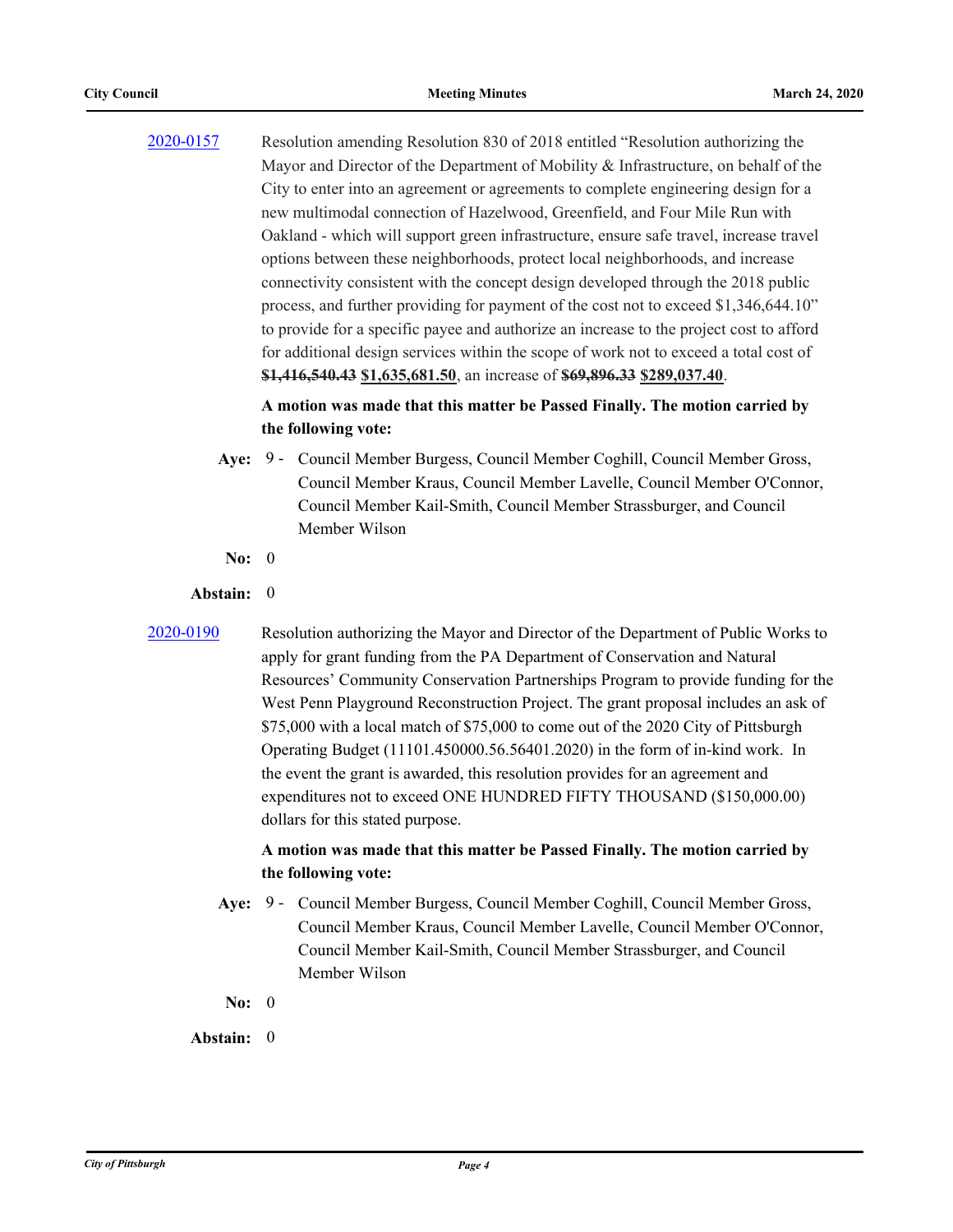[2020-0191](http://pittsburgh.legistar.com/gateway.aspx?m=l&id=/matter.aspx?key=24976) Resolution granting unto BIG RIVER DEVELOPMENT, LP, their successors and assigns, the privilege and license to construct, maintain and use at their own cost and expense, a new projecting sign, at 2305 Smallman Street, in the 2nd Ward, 7th Council District of the City of Pittsburgh, Pennsylvania.

### **A motion was made that this matter be Passed Finally. The motion carried by the following vote:**

- Aye: 9 Council Member Burgess, Council Member Coghill, Council Member Gross, Council Member Kraus, Council Member Lavelle, Council Member O'Connor, Council Member Kail-Smith, Council Member Strassburger, and Council Member Wilson
- **No:** 0
- **Abstain:** 0

# **COUNCILMAN BRUCE A. KRAUS PRESENTS COMMITTEE ON HUMAN RESOURCES**

| 2020-0226 | Report of the Committee on Human Resources for March 18, 2020 with an |
|-----------|-----------------------------------------------------------------------|
|           | Affirmative Recommendation.                                           |

### **A motion was made that this matter be Read, Received and Filed. The motion carried.**

[2020-0194](http://pittsburgh.legistar.com/gateway.aspx?m=l&id=/matter.aspx?key=24979) Resolution amending Resolution Number 56 of 2018, entitled "Resolution authorizing the Mayor and the Director of the Department of Human Resources and Civil Service to enter into an Agreement with The United Way of Southwestern PA for services relating to the Career Transition Project (21 and Able), and providing for the payment of the costs thereof", by increasing the authorized amount by One Hundred Twenty Thousand Dollars (\$120,000.00) and by extending the term two years.

> **A motion was made that this matter be Passed Finally. The motion carried by the following vote:**

- Aye: 9 Council Member Burgess, Council Member Coghill, Council Member Gross, Council Member Kraus, Council Member Lavelle, Council Member O'Connor, Council Member Kail-Smith, Council Member Strassburger, and Council Member Wilson
- **No:** 0

**Abstain:** 0

# **COUNCILWOMAN ERIKA STRASSBURGER PRESENTS COMMITTEE ON INNOVATION, PERFORMANCE AND ASSET MANAGEMENT**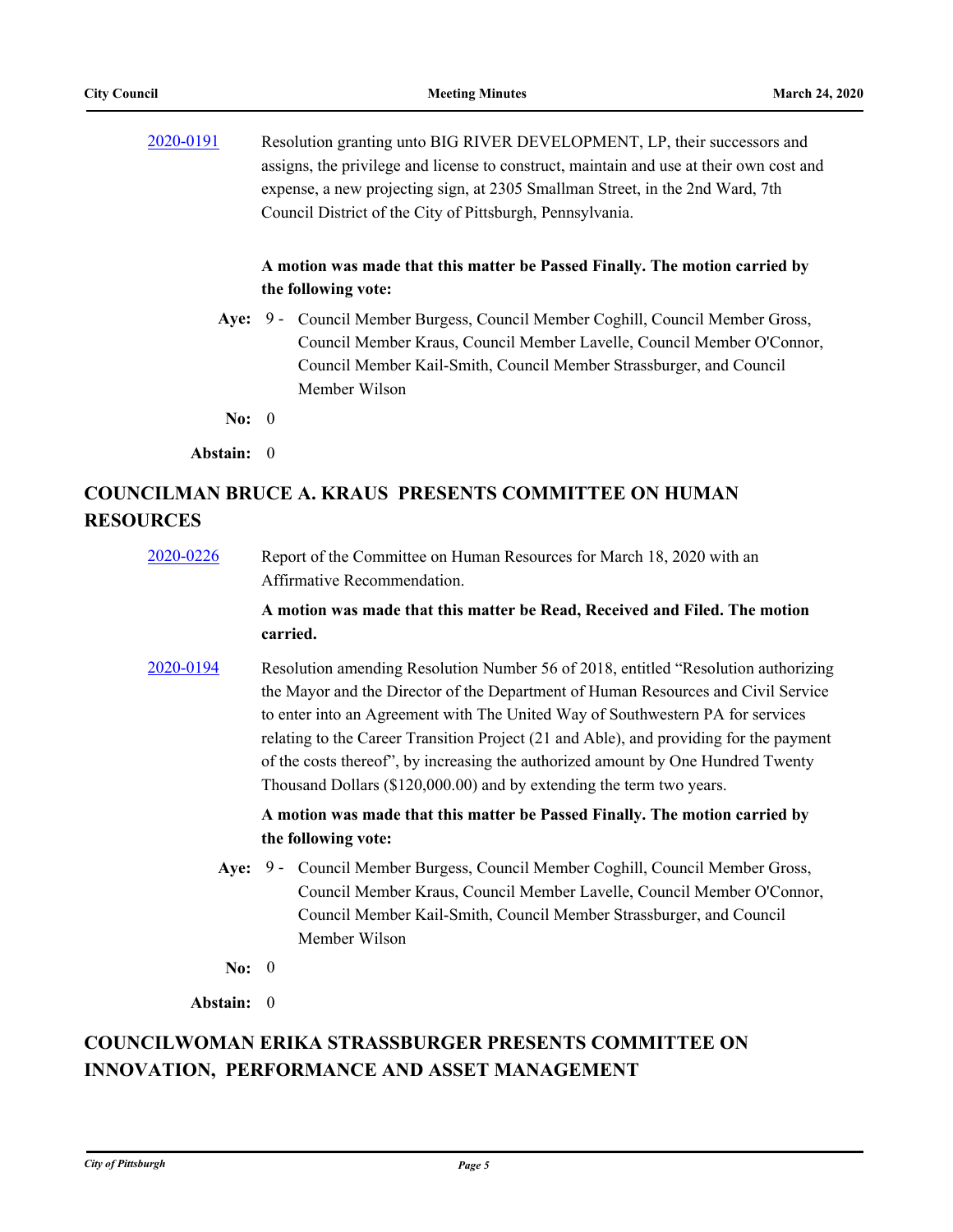[2020-0227](http://pittsburgh.legistar.com/gateway.aspx?m=l&id=/matter.aspx?key=25014) Report of the Committee on Innovation, Performance and Asset Management for March18, 2020 with an Affirmative Recommendation.

### **A motion was made that this matter be Read, Received and Filed. The motion carried.**

[2020-0196](http://pittsburgh.legistar.com/gateway.aspx?m=l&id=/matter.aspx?key=24981) Resolution amending Resolution 613 of 2017 authorizing the City of Pittsburgh to enter into a Professional Services Agreement(s) and/or Contract(s) with CORE Business Technologies for software, equipment and services related to the installation of payment processing and cashiering system for the Department of Finance to include an additional option year and providing for the payment of the cost thereof not to exceed Three Hundred Ninety Thousand Five Hundred Fifty Two Dollars and Seventeen Cents (\$390,552.17) for years 2015, 2016, 2017 and 2020.

### **A motion was made that this matter be Passed Finally. The motion carried by the following vote:**

- Aye: 9 Council Member Burgess, Council Member Coghill, Council Member Gross, Council Member Kraus, Council Member Lavelle, Council Member O'Connor, Council Member Kail-Smith, Council Member Strassburger, and Council Member Wilson
- **No:** 0

#### **Abstain:** 0

[2020-0197](http://pittsburgh.legistar.com/gateway.aspx?m=l&id=/matter.aspx?key=24982) Resolution providing that the City of Pittsburgh enter into a Professional Services Agreement(s) and/or Contract(s) with Questica, Inc. for professional services. This is a contract renewal via sole source for annual subscription fees related to a budgeting and performance management system. Questica will continue to improve the City's budgeting and financial planning processes, increase staff productivity, enhance analytical capabilities, and provide more stakeholders with additional information about the costs and performance of city services. Cost not to exceed \$412,500.00 over five years.

### **A motion was made that this matter be Passed Finally. The motion carried by the following vote:**

- Aye: 9 Council Member Burgess, Council Member Coghill, Council Member Gross, Council Member Kraus, Council Member Lavelle, Council Member O'Connor, Council Member Kail-Smith, Council Member Strassburger, and Council Member Wilson
- **No:** 0
- **Abstain:** 0

# **A motion was made that this matter be Passed Finally. The motion carried by the following vote:**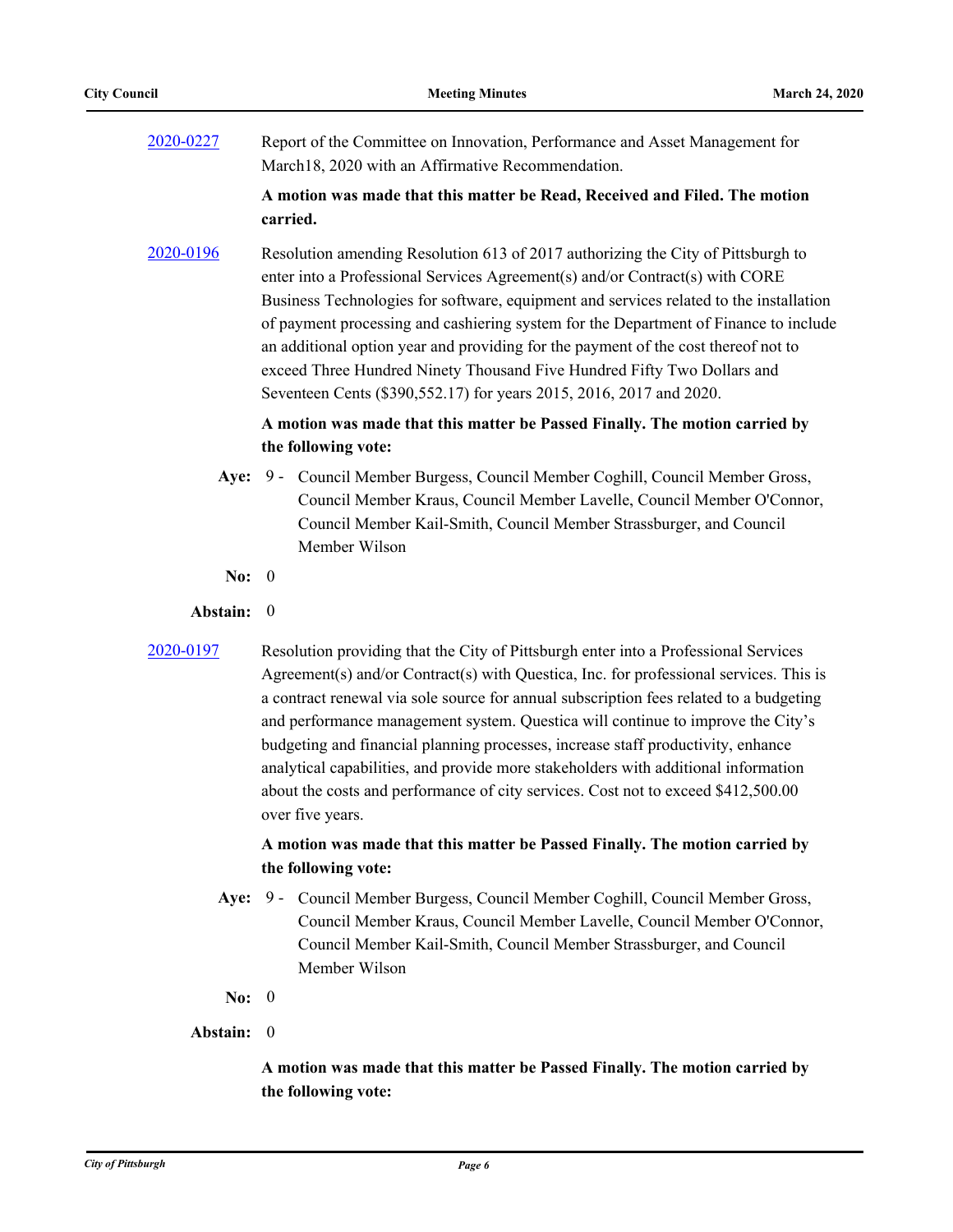- Aye: 9 Council Member Burgess, Council Member Coghill, Council Member Gross, Council Member Kraus, Council Member Lavelle, Council Member O'Connor, Council Member Kail-Smith, Council Member Strassburger, and Council Member Wilson
- **No:** 0
- **Abstain:** 0

# **COUNCILWOMAN DEBORAH L. GROSS PRESENTS COMMITTEE ON INTERGOVERNMENTAL AFFAIRS**

[2020-0228](http://pittsburgh.legistar.com/gateway.aspx?m=l&id=/matter.aspx?key=25015) Report of the Committee on Intergovernmental Affairs for March 18, 2020 with an Affirmative Recommendation.

### **A motion was made that this matter be Read, Received and Filed. The motion carried.**

[2020-0019](http://pittsburgh.legistar.com/gateway.aspx?m=l&id=/matter.aspx?key=24804) Resolution adopting Plan Revision to the City of Pittsburgh's Official Sewage Facilities Plan for the "District 15 Beta Development" at 1465 Smallman Street, Pittsburgh, PA 15222.

### **A motion was made that this matter be Passed Finally. The motion carried by the following vote:**

- Aye: 9 Council Member Burgess, Council Member Coghill, Council Member Gross, Council Member Kraus, Council Member Lavelle, Council Member O'Connor, Council Member Kail-Smith, Council Member Strassburger, and Council Member Wilson
- **No:** 0

### **Abstain:** 0

[2020-0193](http://pittsburgh.legistar.com/gateway.aspx?m=l&id=/matter.aspx?key=24978) Resolution amending Resolution No. 106 of 2019, effective February 14, 2019, entitled "Resolution amending Resolution No. 191, effective March 19, 2018, entitled 'Resolution providing for the execution of a Cooperation Agreement or Agreements with the Urban Redevelopment Authority of Pittsburgh for the administration of certain projects and programs, and providing for the payment of the cost thereof, not to exceed \$3,286,320.00' by including an additional Economic Development & Housing (H.E.L.P. Initiative) line item for an amount not to exceed \$54,000.00 and the total cost thereof by the same amount not to exceed \$3,340,320.00," by including an additional Economic Development & Housing (Microfinance Program) line item for an amount not to exceed \$250,000.00 and the total cost thereof by the same amount not to exceed \$3,590,320.00. (Council Districts: All).

### **A motion was made that this matter be Passed Finally. The motion carried by the following vote:**